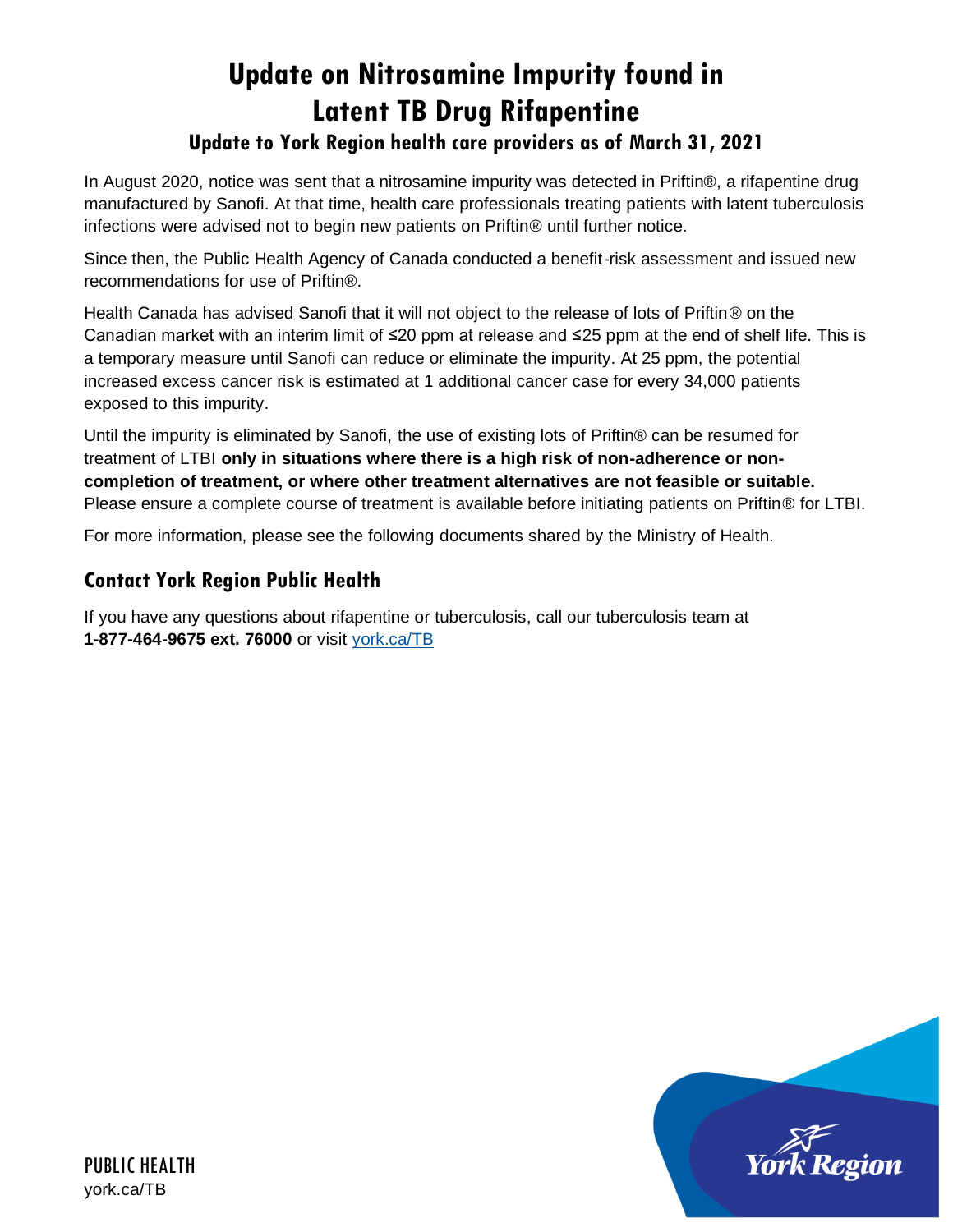# **Notice Update: Nitrosamine impurity found in Priftin® (rifapentine)**

The following information is an update to the notice sent to Canada's Chief Medical Officers of Health, effective August 10, 2020, regarding a nitrosamine impurity, 1-cyclopentyl-4 nitrosopiperazine (CPNP), detected in Priftin® 150mg tablets manufactured by Sanofi. In that notice, health care professionals treating patients with latent tuberculosis infection (LTBI) were advised not to start new patients on Priftin until further notice and that patients already taking Priftin for LTBI could complete their course of treatment.

# **Background**

In light of the impurity issue, Sanofi had paused the release of Priftin from its manufacturing site. CPNP is mutagenic, indicating that its presence in rifapentine may be associated with a potential increased excess cancer risk in humans. Priftin is not authorized for sale in Canada but is imported from the U.S. into Canada through the Access to Drugs in Exceptional Circumstances regulatory pathway. In the U.S., Priftin has been approved by the U.S. Food and Drug Administration (FDA) for the treatment of both active TB disease and LTBI. The Public Health Agency of Canada (PHAC) and the First Nations and Inuit Health Branch (FNIHB) at Indigenous Services Canada (ISC) provided the notifications that enabled the drug to be imported into Canada through the pathway for use in all jurisdictions for the treatment of LTBI only.

## **What has occurred since August 10, 2020**

In collaboration with Health Canada and ISC, and with input from leading TB experts, PHAC conducted a Benefit-Risk Assessment (BRA) to help inform decisions concerning access to Priftin. Dr. Theresa Tam and Dr. Tom Wong, the Public Health Officers who submitted the notifications, agreed that the benefits of the 3-month once-weekly regimen of rifapentine and isoniazid (INH) (commonly referred to as 3HP) outweighed the potential health risks posed by the impurity detected in Priftin. They recommended, however, that Priftin be used only in situations where there is a high risk of non-adherence or non-completion of treatment, or where other treatment alternatives are not feasible or suitable. As a result, the decision was made to retain Priftin on the List of Drugs for an Urgent Public Health Need.

Based on the BRA, Health Canada has advised Sanofi that it will not object to the release of lots of Priftin on the Canadian market with an interim limit of  $\leq$ 20 ppm at release and  $\leq$  25 ppm at the end of shelf life. This is a temporary measure until which time Sanofi can reduce or eliminate the impurity. At 25 ppm, the potential increased excess cancer risk is estimated at 1 additional cancer case for every 34,000 patients exposed to CPNP.

# **Current recommendations for the use of Priftin in Canada**

Lots of Priftin currently on the Canadian market contain the CPNP impurity at levels ranging from 12 ppm to 25 ppm. These levels exceed the acceptable concentration limit of 0.11 ppm. At Health Canada's request, Sanofi has committed to test lots prior to release and to further test lots currently on the market. The interim limit of  $\leq 20$  ppm at release, and  $\leq 25$  ppm at the end of shelf life, is in effect until Sanofi can reduce CPNP in Priftin to within the acceptable limit of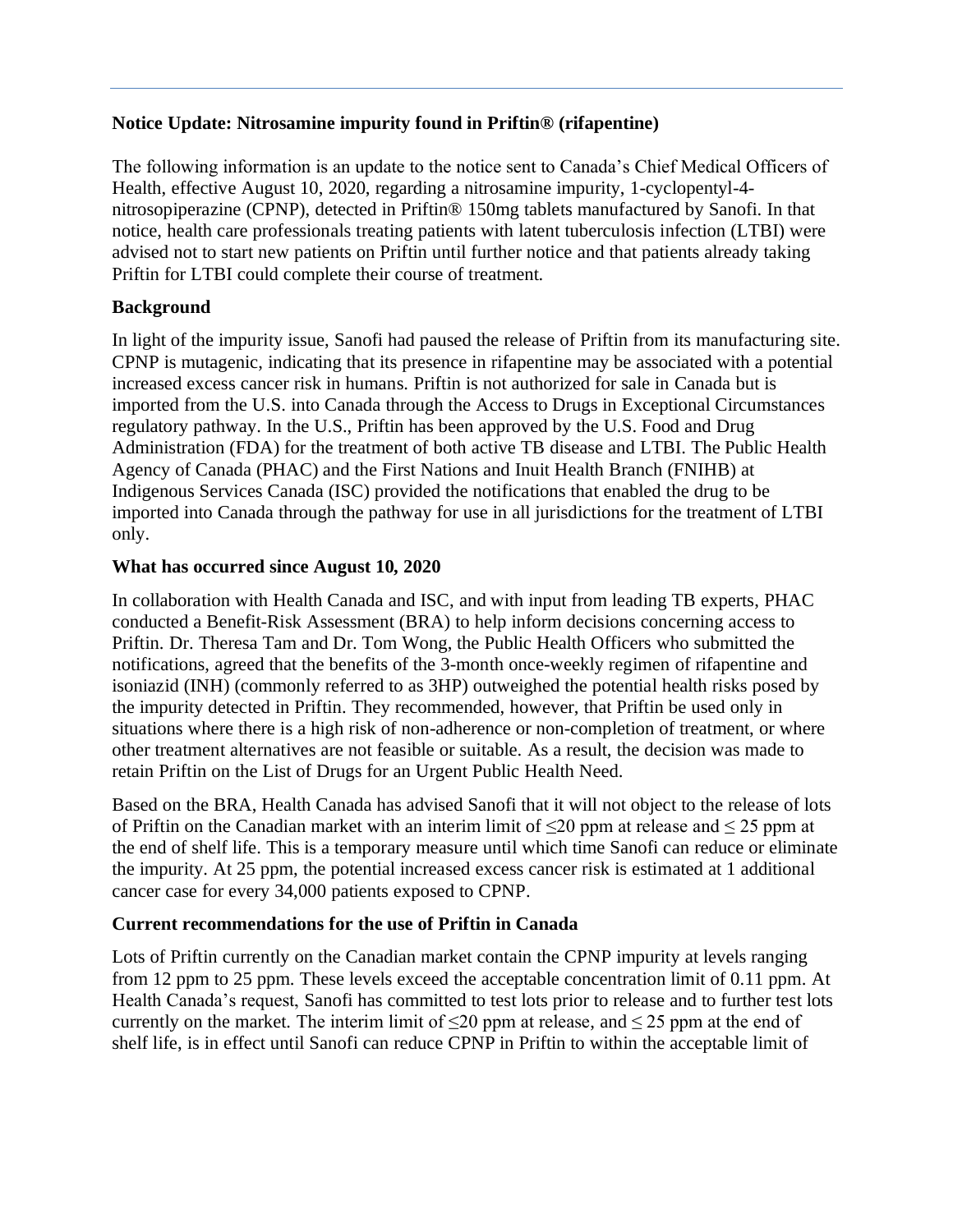$\leq$  0.11 ppm. Health Canada is monitoring progress closely and expects Sanofi to make every necessary effort to reduce the level of the impurity to at, or below, the acceptable concentration limit of 0.11 ppm as soon as possible.

In the meantime, the use of existing lots of Priftin on the Canadian market can be resumed for the treatment of LTBI under the recommended conditions – that is, **only in situations where there is a high risk of non-adherence or non-completion of treatment, or where other treatment alternatives are not feasible or suitable.** Health care professionals are advised to ensure a complete course of treatment is available before initiating patients on Priftin for LTBI.

# **Benefits of 3HP for the treatment of LTBI**

A patient-centred approach to LTBI treatment is an essential component of TB prevention and control and an important step towards TB elimination. Evidence of the effectiveness of preventive therapy in high-risk individuals is abundant, and proof of the population-level effect of preventive therapy exists in many settings across the globe. Preventive therapy yields significant health and cost benefits both in the short and long term.

In recent years, a key breakthrough in the prevention of active TB disease has been the introduction of 3HP as an acceptable alternative treatment for LTBI. 3HP has been shown to be as effective as the standard treatment of 9 months of INH monotherapy while demonstrating higher treatment completion rates. This preventive treatment constitutes a major advance in treating persons with LTBI and in contributing to the control of active TB disease, particularly in high-income, low-incidence countries like Canada. ISC recognizes that 3HP has become a preferred treatment for LTBI in many communities facing recurrent outbreaks of active TB disease resulting from ongoing community transmission. Canadian TB experts have warned that any erosion of the gains made in implementing 3HP in northern communities with historically high TB incidence could lead to a major setback in efforts to prevent and control active TB disease in those communities.

Pharmacists and physicians interested in acquiring Priftin through the Access to Drugs in Exceptional Circumstances regulatory pathway should follow normal ordering procedures applicable in their province or territory. A patient information sheet accompanies this update. Patients who have concerns about their health, or want information about available LTBI treatment options, should speak directly with their health care providers.

### **Additional Resources**

- [Access to Drugs in Exceptional Circumstances regulatory pathway](https://www.canada.ca/en/health-canada/services/drugs-health-products/access-drugs-exceptional-circumstances.html)
- [List of Drugs for an Urgent Public Health Need](https://www.canada.ca/en/health-canada/services/drugs-health-products/access-drugs-exceptional-circumstances/list-drugs-urgent-public-health-need.html)
- [U.S. FDA Updates and Press Announcements on Nitrosamines in Rifampin and](https://www.fda.gov/drugs/drug-safety-and-availability/fda-updates-and-press-announcements-nitrosamines-rifampin-and-rifapentine)  [Rifapentine](https://www.fda.gov/drugs/drug-safety-and-availability/fda-updates-and-press-announcements-nitrosamines-rifampin-and-rifapentine)
- [Nitrosamine impurities in medications](https://www.canada.ca/en/health-canada/services/drugs-health-products/compliance-enforcement/information-health-product/drugs/nitrosamine-impurities.html)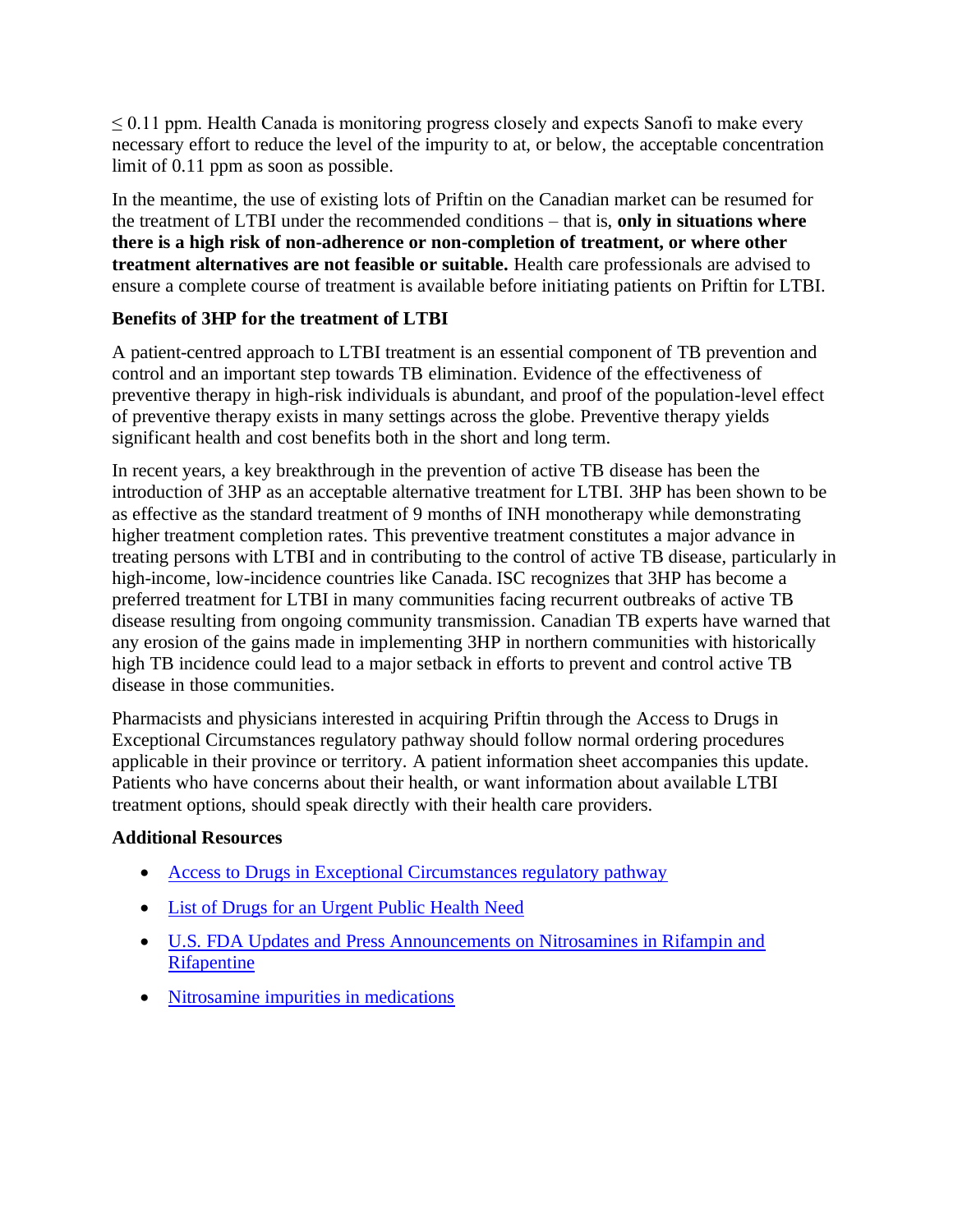#### **Priftin®** (Rifapentine)**:**

#### *What you need to know about current rifapentine treatment for latent tuberculosis infection*

#### **What is latent tuberculosis (TB) infection?**

Tuberculosis is caused by germs that are called bacteria. Latent TB is when the TB bacteria are "asleep" in your body. Latent TB cannot spread to others.

If TB bacteria wake up (and become active TB), they can spread to others and make you and those around you very sick.

If you have latent TB infection, there is a 5% chance that it will become active TB.

- Active TB can spread to others, particularly to those living in the same house as you.
- Active TB is a potentially deadly disease.

#### **What is Rifapentine?**

Rifapentine (pronounced: RIF·a·PEN·teen) is an antibiotic. It is taken by mouth with another antibiotic called isoniazid to treat latent TB. This treatment is taken once a week for 12 weeks and is known as "3HP." 3HP treatment is a much shorter treatment compared to other latent TB treatment options. Other treatments can last up to 9 months. Treating latent TB with antibiotics is much safer than not treating the infection because it helps to prevent it from progressing to active TB.

#### **Rifapentine currently has a nitrosamine impurity**

#### **What is a nitrosamine impurity?**

Sometimes, unwanted molecules are formed in the process of making a drug. These are called impurities. A nitrosamine (ni·tro·sa·mine) impurity has been found in the rifapentine currently in Canada.

**Did you know?** Everyone is exposed to low levels of nitrosamines. They are found in tobacco products, air pollution and in foods such as processed meats, and dairy products. Nitrosamines are also naturally found in water and vegetables.

#### **What is the health risk of a nitrosamine impurity?**

Some nitrosamines are probable carcinogens in humans. This means that long-term exposure to a level above what is considered safe could increase the risk of cancer. We are all exposed to low levels of nitrosamine impurities in some foods (such as meats, dairy products and vegetables) and in drinking water. These impurities are not expected to cause harm when ingested at very low levels.